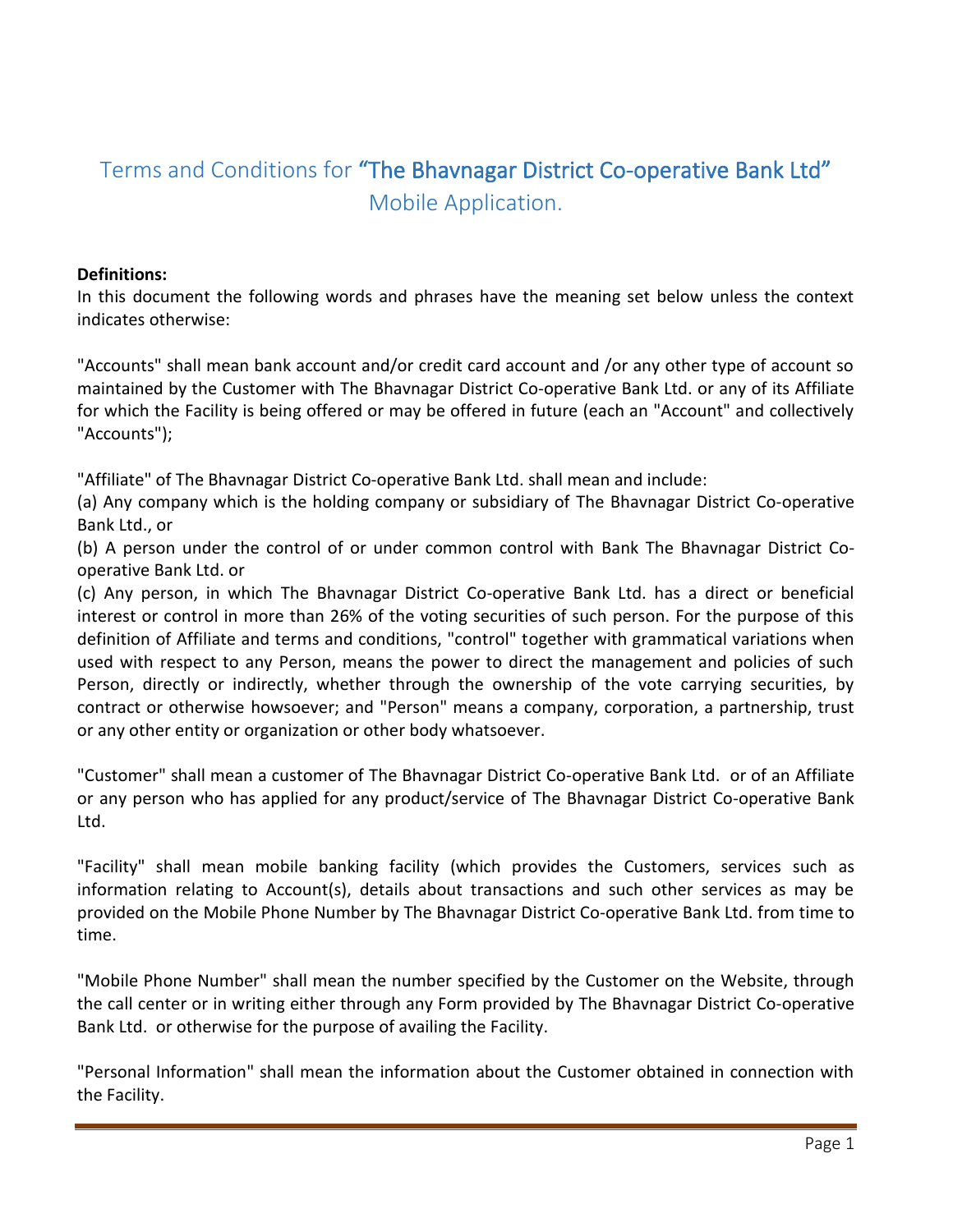"Website" refers to www.bhavnagardcb.in or any other website as may be notified by The Bhavnagar District Co-operative Bank Ltd. from time to time.

"Debit Card" refers to the debit cards issued by The Bhavnagar District Co-operative Bank Ltd. to its customers.

In this document all reference to Customer in masculine gender shall be deemed to include the feminine gender.

# **Applicability of Terms and Conditions:**

These terms and conditions together with the application made by the Customer and as accepted by The Bhavnagar District Co-operative Bank Ltd. shall form the contract between the Customer and The Bhavnagar District Co-operative Bank Ltd. and shall be further subject to such terms as The Bhavnagar District Co-operative Bank Ltd. may agree with the other service providers . These terms and conditions shall be in addition to and not in derogation of the terms and conditions governing The Bhavnagar District Co-operative Bank Ltd. Phone Banking, The Bhavnagar District Co-operative Bank Ltd. Internet Banking and relating to any Account of the Customer and /or any other product/services provided by The Bhavnagar District Co-operative Bank Ltd. and its Affiliates.

#### **Application**

The Customer shall apply to The Bhavnagar District Co-operative Bank Ltd. for use of the Facility (and/or for any changes to the options available under the Facility) by use of The Bhavnagar District Co-operative Bank Ltd's Branch or by any other method as provided by The Bhavnagar District Cooperative Bank Ltd. from time to time including application through forms as prescribed by The Bhavnagar District Co-operative Bank Ltd. from time to time for use of the Facility.

#### **Eligible Customer**

The Customer desirous of using the Facility should be either a sole Account holder or authorized to act independently. All or any transactions arising from the use of the Facility in the joint account shall be binding on all the joint account holders, jointly and severally. An Account in the name of the minor, in which a minor is a joint account holder or any account where the mode of operation is joint, is not eligible for the Facility.

#### **Availability & Disclosure**

The Bhavnagar District Co-operative Bank Ltd. shall endeavor to provide to the Customer through the Facility, such services as The Bhavnagar District Co-operative Bank Ltd. may decide from time to time. The Bhavnagar District Co-operative Bank Ltd. reserves the right to decide what services may be offered to a Customer on each Account and such offers may differ from Customer to Customer. The Bhavnagar District Co-operative Bank Ltd. may also make additions/deletions to the services offered through the Facility at its sole discretion. Only those Accounts opened with the Affiliates of The Bhavnagar District Co-operative Bank Ltd. and attached to the respective Customer's ID will be accessible through the Facility.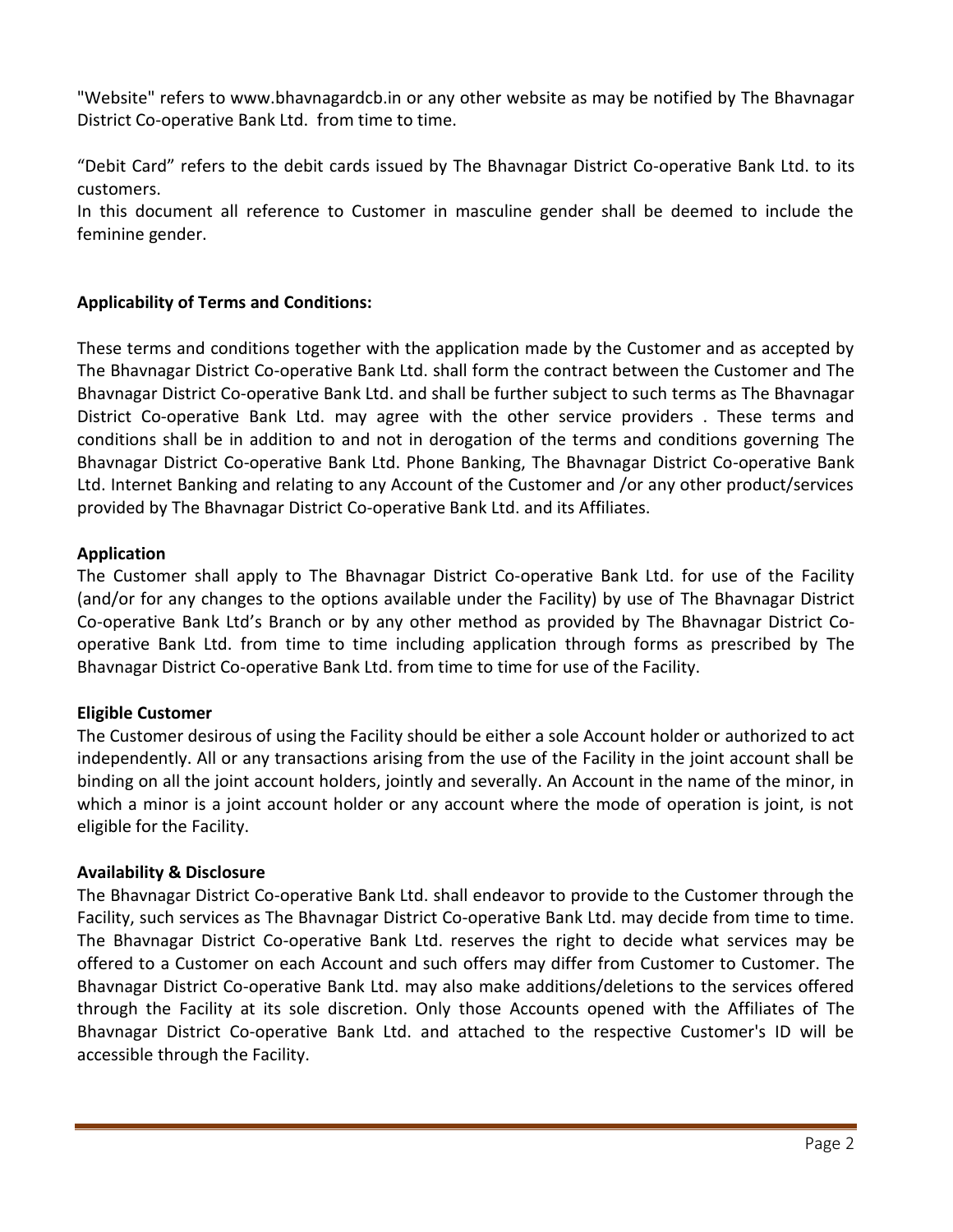The Facility is made available to the Customer at his request, at the sole discretion of The Bhavnagar District Co-operative Bank Ltd. and may be discontinued by The Bhavnagar District Co-operative Bank Ltd. at any time, without notice. The Bhavnagar District Co-operative Bank Ltd. reserves the right to offer the Facility for those Customers who are availing the services of specific cellular service providers only. The Facility is currently available to only to the Customers holding Accounts with The Bhavnagar District Co-operative Bank Ltd. s branches in Gujarat state. The Bhavnagar District Cooperative Bank Ltd. shall have the discretion to offer the Facility to Non Resident Indians subject to applicable laws.

The access of the Customer to the Facility shall be restricted to Customer availing the Facility through the Mobile Phone Number.

The instructions of the Customer shall be effected only after authentication of the Customer by means of verification of the Mobile Phone Number and/or through verification of TPIN/ password allotted by The Bhavnagar District Co-operative Bank Ltd. to the Customer or through any other mode of verification as may be stipulated at the discretion of The Bhavnagar District Co-operative Bank Ltd. The Bhavnagar District Co-operative Bank Ltd. shall endeavor to carry out the instructions promptly provided that The Bhavnagar District Co-operative Bank Ltd. shall not be responsible for the delay in carrying out the instructions due to any reason whatsoever including failure of operational system, failure at mobile operator end or due to any requirement of law.

## **Authority The Bhavnagar District Co-operative Bank Ltd.**

The Customer irrevocably and unconditionally authorizes The Bhavnagar District Co-operative Bank Ltd. to access all his Accounts for effecting banking or other transactions of the Customer through the Facility. The Customer further authorizes The Bhavnagar District Co-operative Bank Ltd. to share the Account information with Third Party for the purpose of accepting/ executing request of the Customers.

#### **Records**

All records of The Bhavnagar District Co-operative Bank Ltd. generated by the transactions arising out of use of the Facility, including the time of the transaction recorded shall be conclusive proof of the genuineness and accuracy of the transactions. The authority to record the transaction details is hereby expressly granted by the Customer to The Bhavnagar District Co-operative Bank Ltd.

#### **Instructions**

All instructions for availing the services under the Facility shall be provided through the Mobile Phone Number in the manner indicated by The Bhavnagar District Co-operative Bank Ltd. The Customer is also responsible for the accuracy and authenticity of the instructions provided to The Bhavnagar District Co-operative Bank Ltd. and the same shall be considered to be sufficient for availing of the services under the Facility.

Where The Bhavnagar District Co-operative Bank Ltd. considers the instructions to be inconsistent or contradictory it may seek clarification from the Customer before acting on any instruction of the Customer or act upon any such instruction as it may deem fit. The Customer and The Bhavnagar District Co-operative Bank Ltd. shall have the right to suspend the services under the Facility if The Bhavnagar District Co-operative Bank Ltd. has reason to believe that the Customer's instructions may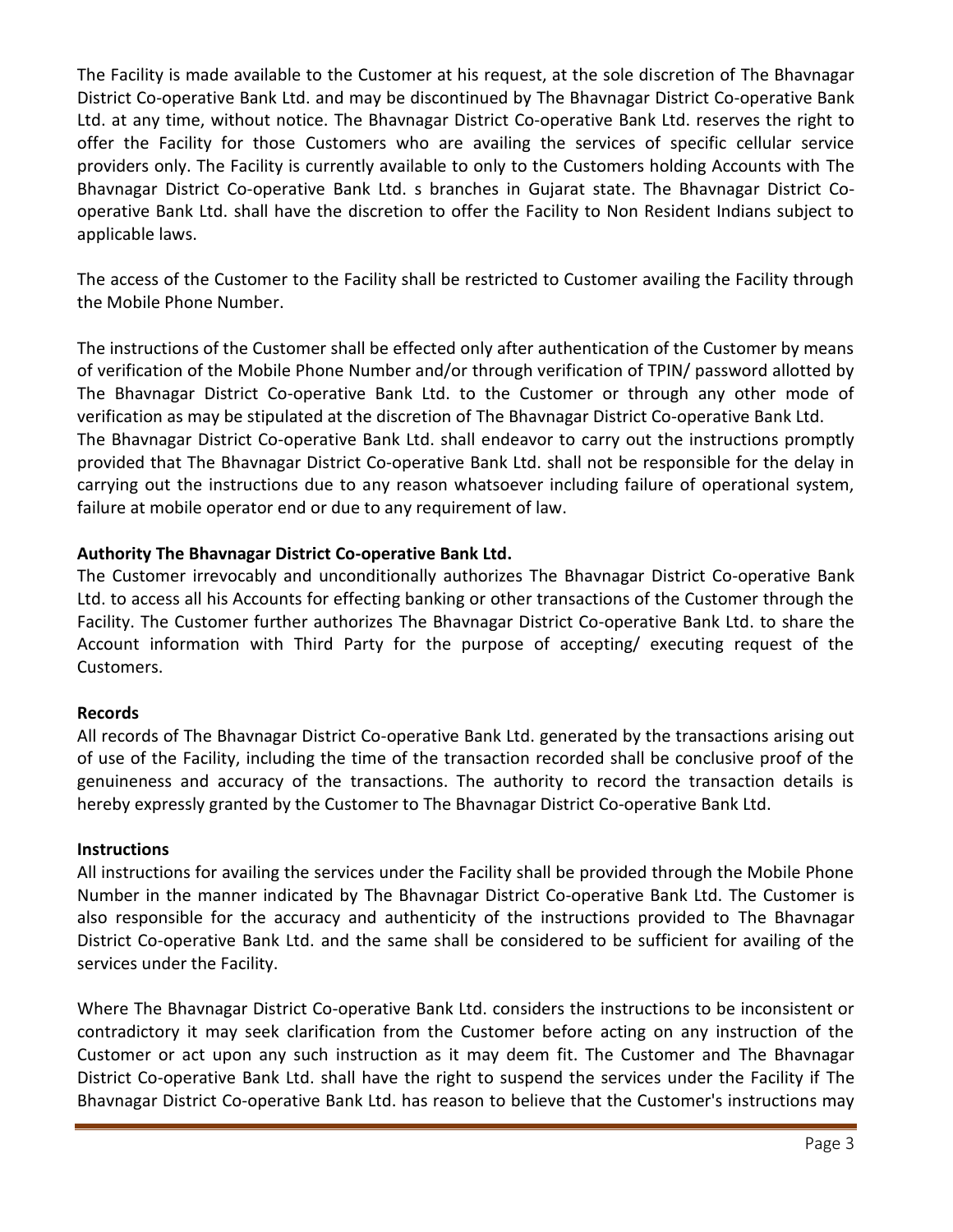lead to direct or indirect loss or may require an indemnity from the Customer before continuing to operate the Facility.

The Customer accepts that all information /instructions will be transmitted to and /or stored at various locations and be accessed by personnel of The Bhavnagar District Co-operative Bank Ltd. (and its Affiliates). The Bhavnagar District Co-operative Bank Ltd. is authorized to provide any information or details relating to the Customer or to third party to facilitate the providing of the Facility and so far as is necessary to give effect to any instructions.

## **Accuracy of Information**

The Customer undertakes to provide accurate information wherever required and shall be responsible for the correctness of information provided by him to The Bhavnagar District Co-operative Bank Ltd. at all times including for the purposes of availing of the Facility. The Bhavnagar District Co-operative Bank Ltd. shall not be liable for consequences arising out of erroneous information supplied by the Customer. If the Customer suspects that there is an error in the information supplied by Bank to him, he shall advise The Bhavnagar District Co-operative Bank Ltd. as soon as possible. The Bhavnagar District Co-operative Bank Ltd. will endeavor to correct the error wherever possible on a best effort basis.

While The Bhavnagar District Co-operative Bank Ltd. and its Affiliates will take all reasonable steps to ensure the accuracy of the information supplied to the Customer, The Bhavnagar District Co-operative Bank Ltd. and its Affiliates shall not be liable for any inadvertent error, which results in the providing of inaccurate information. The Customer shall hold The Bhavnagar District Co-operative Bank Ltd. harmless against any loss, damages etc. that may incurred / suffered by the Customer if the information supplied to the Customer turns out be inaccurate / incorrect.

# **Disclaimer of Liability:**

The Bhavnagar District Co-operative Bank Ltd. shall not be responsible for any failure on the part of the Customer to utilize the Facility due to the Customer not being within the geographical range within which the Facility is offered;

If the Customer has reason to believe that his mobile phone number is / has been allotted to another person and / or there has been an unauthorized transaction in his account and / or his mobile phone is lost, he shall immediately inform The Bhavnagar District Co-operative Bank Ltd. under acknowledgment about the same.

The Customer agrees that The Bhavnagar District Co-operative Bank Ltd. shall not be liable if a) the Customer has breached any of the terms and conditions herein or

b) the Customer has contributed to or the loss is a result of failure on part of the Customer to advise The Bhavnagar District Co-operative Bank Ltd. within a reasonable time about unauthorized access of or erroneous transactions in the Account; or

c) as a result of failure on part of the Customer to advise The Bhavnagar District Co-operative Bank Ltd. of a change in or termination of the Customer's Mobile Phone numbers.

The Customer agrees that the access to the Facility shall be only through the Mobile Phone Number and any transaction which originates from the same, whether initiated by the Customer or not, shall be deemed to have originated from the Customer.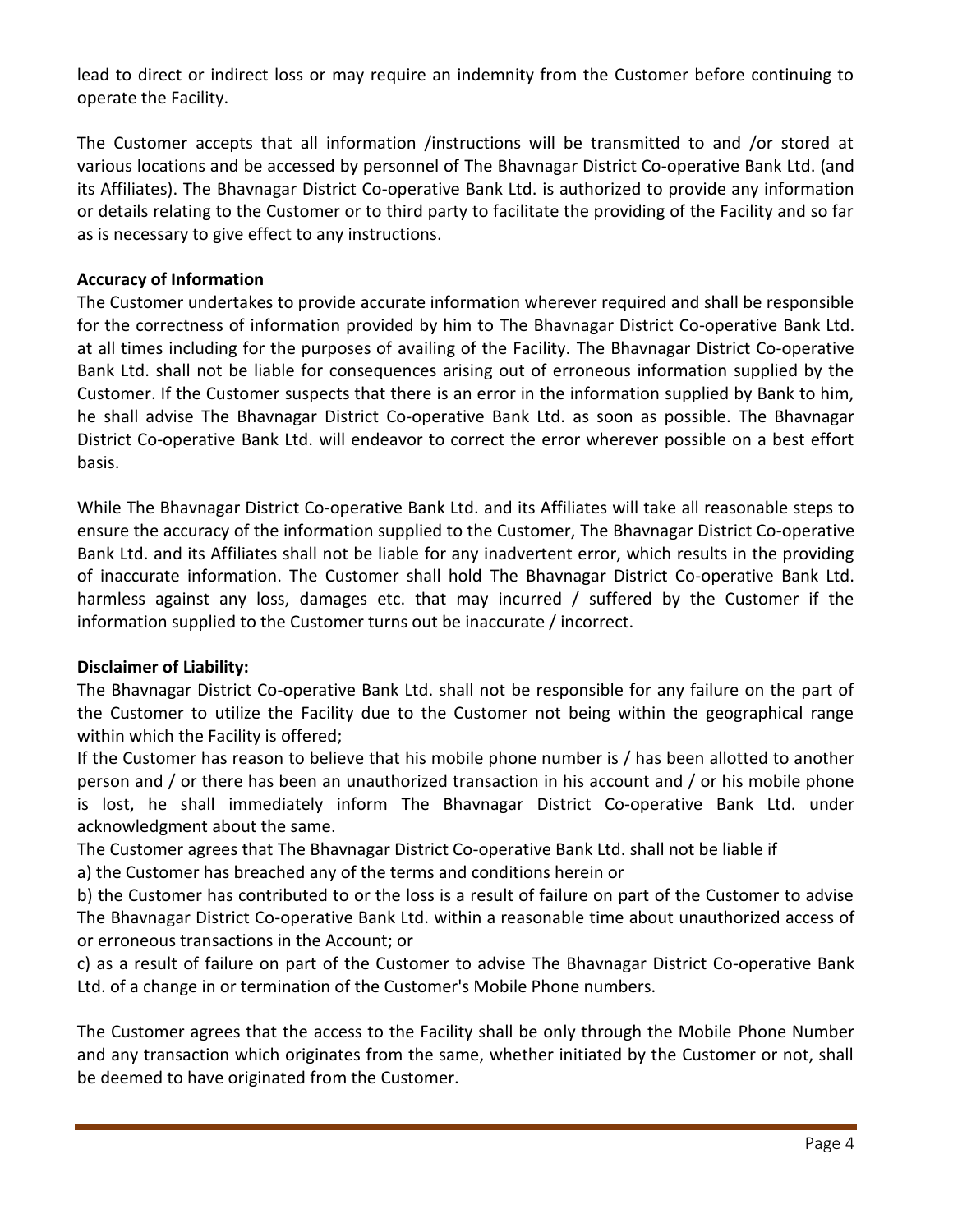Under no circumstance, The Bhavnagar District Co-operative Bank Ltd. shall be held liable if the Facility is not available for reasons including but not limited to natural calamities, legal restraints, system error, faults in the telecommunication network or network failure, or any other reason beyond the control of The Bhavnagar District Co-operative Bank Ltd. The Bhavnagar District Co-operative Bank Ltd. shall not be liable under any circumstances for any damages whatsoever whether such damages are direct, indirect, incidental consequential and irrespective of whether any claim is based on loss of revenue, interruption of business or any loss of any character or nature whatsoever and whether sustained by the Customer or by any other person. Improper use of the Facility or illegal or shall render the Customer liable for payment of financial charges as decided by The Bhavnagar District Cooperative Bank Ltd. or will result in suspension of the Facility to the Customer.

The Bhavnagar District Co-operative Bank Ltd. is in no way liable for any error or omission in the services provided by any cellular or any third party service provider (whether appointed by The Bhavnagar District Co-operative Bank Ltd. in that behalf or otherwise) to the Customer, which may effect the Facility.

Improper use of the Facility, does not warrant the confidentiality or security of the messages whether personal or otherwise transmitted through the Facility. The Bhavnagar District Co-operative Bank Ltd. makes no warranty or representation of any kind in relation to the system and the network or their function or performance or for any loss or damage whenever and howsoever suffered or incurred by the Customer or by any person resulting from or in connection with the Facility

Without limitation to the other provisions of this terms and conditions, The Bhavnagar District Cooperative Bank Ltd. its employees, agent or contractors, shall not be liable for and in respect of any loss or damage whether direct, indirect or consequential, including but not limited to loss of revenue, profit, business, contracts, anticipated savings or goodwill, loss of use or value of any equipment including software, whether foreseeable or not, suffered by the Customer or any person howsoever arising from or relating to any delay, interruption, suspension, resolution or error of The Bhavnagar District Co-operative Bank Ltd. in receiving and processing the request and in formulating and returning responses or any failure, delay, interruption, suspension, restriction, or error in transmission of any information or message to and from the telecommunication equipment of the Customer and the network of any cellular service provider and The Bhavnagar District Co-operative Bank Ltd's system or any breakdown, interruption, suspension or failure of the telecommunication equipment of the Customer, The Bhavnagar District Co-operative Bank Ltd. system or the network of any cellular service provider and/or any third party who provides such services as is necessary to provide the Facility.

Notwithstanding anything in the contrary provided in this terms and conditions, The Bhavnagar District Co-operative Bank Ltd. shall not be involved in or in any way liable to the Customer for any dispute between the Customer and a cellular services provider or any third party service provider (whether appointed by The Bhavnagar District Co-operative Bank Ltd. in that behalf or otherwise).

The Customer agrees that The Bhavnagar District Co-operative Bank Ltd. and/or its Affiliates may hold and process his personal information concerning his Accounts on computer or otherwise in connection with the Facility as well as for analysis, credit scoring and marketing. The Customer also agrees The Bhavnagar District Co-operative Bank Ltd. may disclose, in strict confidence, to other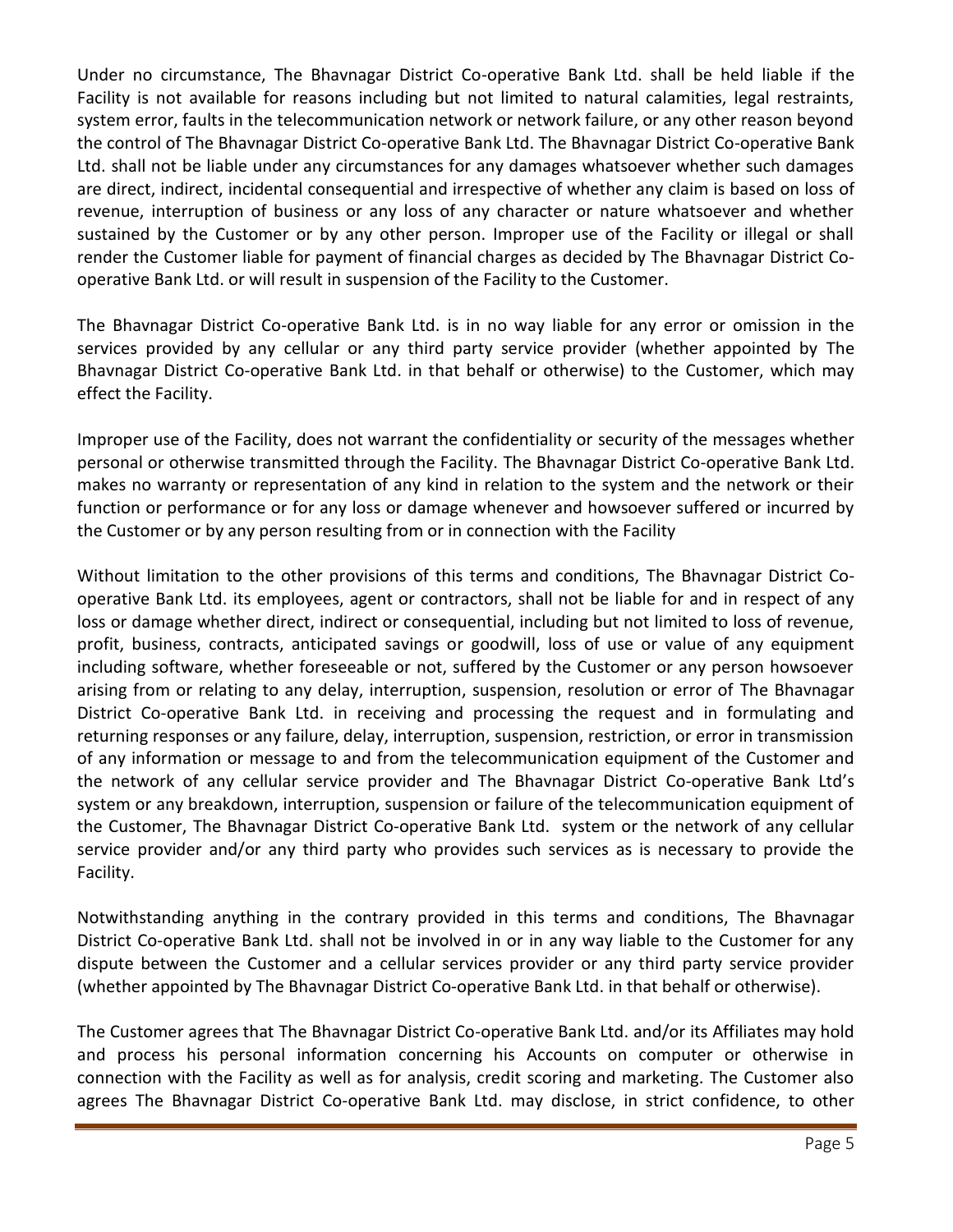institutions, such information as may be reasonably necessary for reasons inclusive of but not limited to the participation in any telecommunication or electronic clearing network, in compliance with legal directive, for credit rating by recognized credit scoring agencies, and for fraud prevention.

The Customer shall not interfere with or misuse in any manner whatsoever the Facility and in the event of any damage due to improper or fraudulent use by the Customer, the Customer shall be liable for damages to The Bhavnagar District Co-operative Bank Ltd.

The Customer is solely responsible for protecting his Mobile Banking Password Identification Number (PIN)/ Internet Banking / password or mobile phone number and any password given by The Bhavnagar District Co-operative Bank Ltd. for the use of the Facility.

# **The Bhavnagar District Co-operative Bank Ltd. will not be liable for:**

(a) any unauthorized use of the Customer's PIN, password or mobile phone or for any fraudulent, duplicate or erroneous instructions given by use of the Customer's PIN, password or mobile phone number.

(b) Acting in good faith on any instructions received by The Bhavnagar District Co-operative Bank Ltd.

(c) Error, default, delay or inability of The Bhavnagar District Co-operative Bank Ltd. to act on all or any of the instructions.

(d) Loss of any information/instructions in transmission.

(e) Unauthorized access by any other person to any information /instructions given by the Customer or breach of confidentiality.

The Bhavnagar District Co-operative Bank Ltd. will not be concerned with any dispute between the Customer and any cellular service provider and/ or any third party providing such services, through which the Facility is being provided by The Bhavnagar District Co-operative Bank Ltd. The Bhavnagar District Co-operative Bank Ltd. makes no representation or gives no warranty with respect to the quality of the service provided by any cellular service provider.

The Bhavnagar District Co-operative Bank Ltd. may provide any other services as a part of the Facility and The Bhavnagar District Co-operative Bank Ltd. shall not be liable for the oversight on part of the Customer to update himself with the addition of services which have been included in the Facility and specific services for each product as may be provided on the website of The Bhavnagar District Cooperative Bank Ltd. and as will be available with the authorized call centers of The Bhavnagar District Co-operative Bank Ltd.

# **Indemnity**

In consideration of The Bhavnagar District Co-operative Bank Ltd. providing the Facility, the Customer agree to indemnify and keep safe, harmless and indemnified The Bhavnagar District Co-operative Bank Ltd. from and against all actions, claims, demands, proceedings, loss, damages, costs, charges and expenses whatsoever The Bhavnagar District Co-operative Bank Ltd. may incur, sustain, suffer or be put to at any time as a consequence of acting on or omitting or refusing to act on any instructions given by use of the Facility.

The Customer holds The Bhavnagar District Co-operative Bank Ltd. its Affiliates, harmless against any loss incurred by the Customer due to failure to provide the services offered under the Facility or any delay in providing the services due to any failure or discrepancy in the network of the cellular service provider.

The Customer agrees to indemnify and hold The Bhavnagar District Co-operative Bank Ltd. harmless for any losses occurring as a result of the: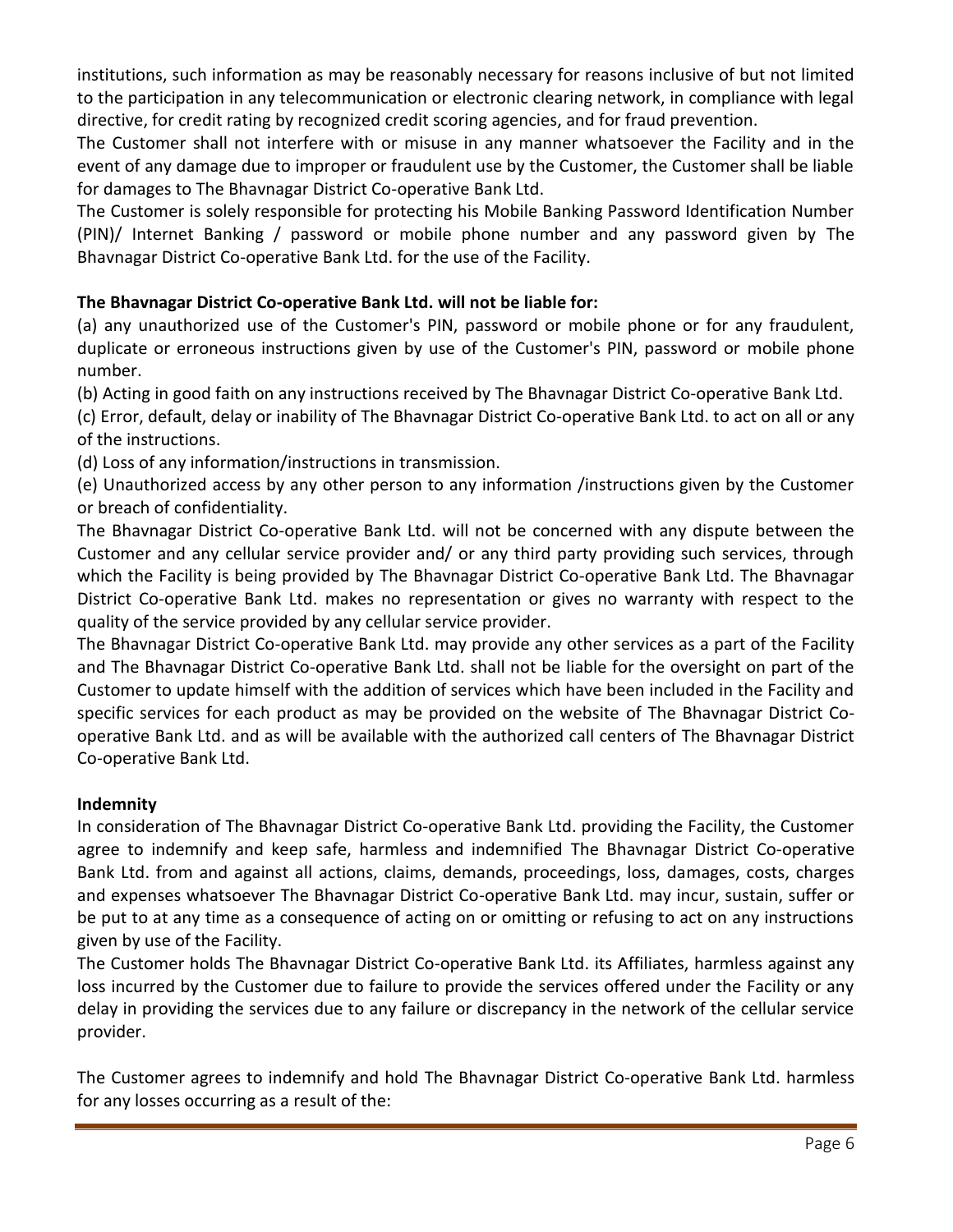i. the Customer permitting any third parties to use the Facility.

ii. the Customer permitting any other person to have access to his mobile phone or as a consequence of leaving the mobile phone unattended or loss of mobile phone.

# **Fees**

The Bhavnagar District Co-operative Bank Ltd. shall have the discretion to charge such fees as it may deem fit from time to time and may at its sole discretion, revise the fees for use of any or all of the Facility, by notice to the Customer. The Customer may at any time discontinue or unsubscribe to the said Facility. The Customer shall be liable for payment of such airtime or other charges which may be levied by any cellular service provider in connection with availing of the Facility and The Bhavnagar District Co-operative Bank Ltd. is in no way concerned with the same. The charges payable by the Customer is exclusive of the amount payable to any cellular service provider and would be debited from the account of the Customer on a monthly basis. The Customer shall be required to refer to the schedule of fees put up on the Website from time to time.

## Modification

The Bhavnagar District Co-operative Bank Ltd. has the absolute discretion to amend or supplement any of the terms and conditions at any time and will endeavor to give prior notice of fifteen days by email or by displaying on the Website depending upon the discretion of The Bhavnagar District Cooperative Bank Ltd. whichever feasible, and such amended terms and conditions will thereupon apply to and be binding on the Customer.

#### **Termination**

The Customer may request for termination of the Facility any time by giving a written notice of at least 15 days to The Bhavnagar District Co-operative Bank Ltd. The Customer will remain responsible for any transactions made through his Mobile Phone Number through the Facility prior to the time of such cancellation of Facility

The Bhavnagar District Co-operative Bank Ltd. may, at its discretion, withdraw temporarily or terminate the Facility, either wholly or in part, at any time without giving prior notice to the Customer. The Bhavnagar District Co-operative Bank Ltd. may, without prior notice, suspend the Facility at any time during which any maintenance work or repair is required to be carried out or in case of any emergency or for security reasons, which require the suspension of the Facility. The Bhavnagar District Co-operative Bank Ltd. shall endeavor to give a reasonable notice for withdrawal or termination of the Facility.

The closure of all Accounts of the Customer will automatically terminate the Facility. The Bhavnagar District Co-operative Bank Ltd. may suspend or terminate Facility without prior notice if the Customer has breached these terms and conditions or The Bhavnagar District Co-operative Bank Ltd. learns of the death, bankruptcy or lack of legal capacity of the Customer.

# **Notices**

The Bhavnagar District Co-operative Bank Ltd. and the Customer may give notice under these terms and conditions electronically to the mailbox of the Customer (which will be regarded as being in writing) or in writing by delivering them by hand or by sending them by post to the last address given by the Customer and in case to The Bhavnagar District Co-operative Bank Ltd. at its office at 13 Sahkar Bhavan Near Ganga Jaliya Talav Bhavnagar -364001. In addition, The Bhavnagar District Co-operative Bank Ltd. shall also provide notice of general nature regarding the facility and terms and conditions,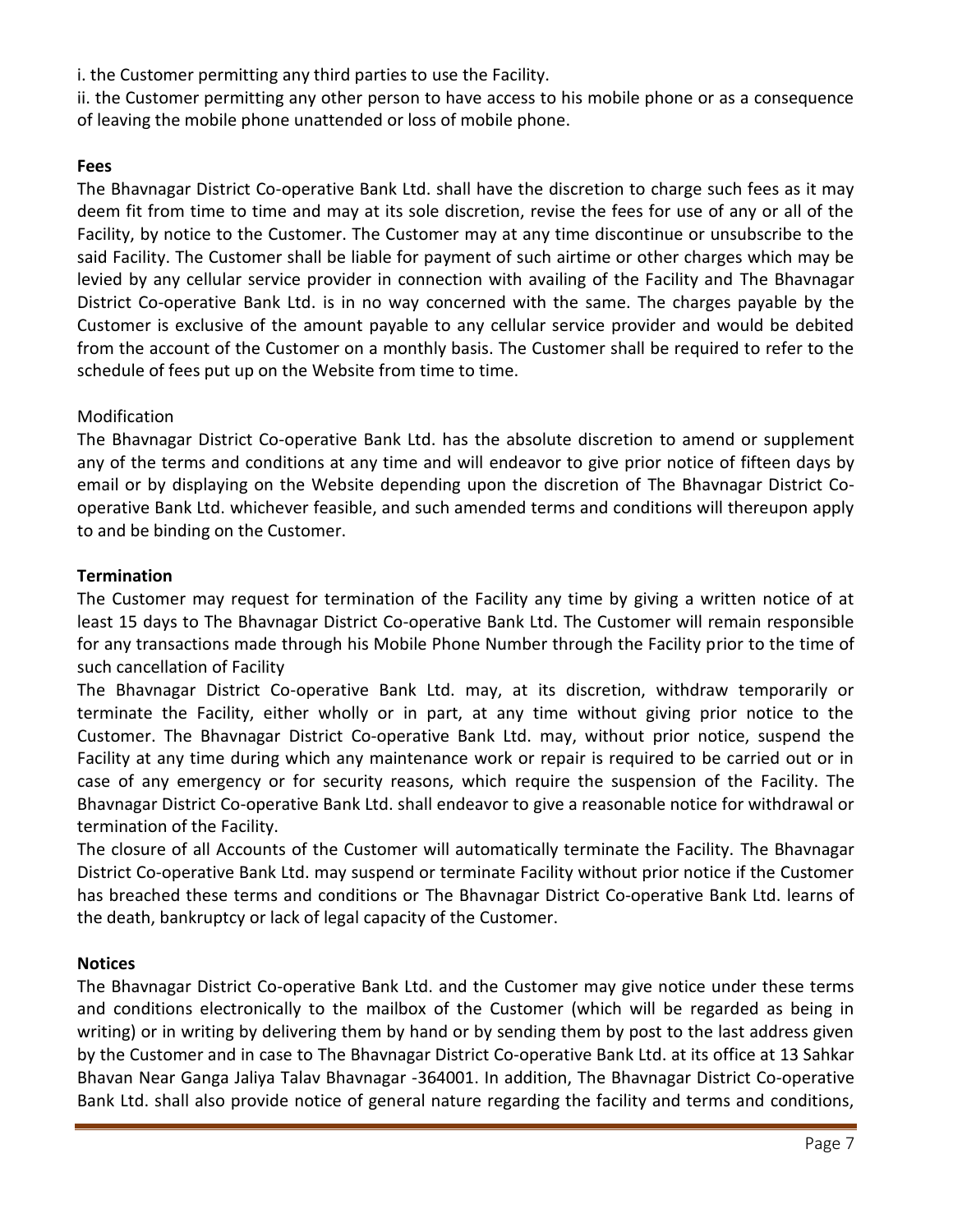which are applicable to all customers of the Facility, on its Website and/ or also by means the customized messages sent to the Customer over his mobile phone as short messaging service ("SMS"). Such notice will be deemed to have been served individually to each Customer.

## **Governing Law**

Any dispute or differences arising out of or in connection with the Facility shall be subject to the exclusive jurisdiction of the Courts of Mumbai.

The Bhavnagar District Co-operative Bank Ltd. accepts no liability whatsoever, direct or indirect for non-compliance with the Laws of any country other than that of India. The mere fact that the Facility can be accessed by a Customer in a country other than India does not imply that the laws of the said country govern these terms and conditions and / or the operations in the accounts of the Customer and / or the use of the Facility.

Mobile Banking Facility

## Applicability -

All the terms and conditions as applicable to The Bhavnagar District Co-operative Bank Ltd. Mobile Banking Facility shall be applicable, unless excluded specifically or by necessary implication.

## Definitions -

In these Terms and Conditions, the following terms shall have the following meanings:

"Alert(s)" means the customized messages sent to the Customer over his mobile phone as short messaging service ("SMS") in response to the Triggers sent by the Customer.

"Alert/Push Facility" shall mean the service provide by The Bhavnagar District Co-operative Bank Ltd. wherein a Customer can obtain specific information pertaining to his Account on his Mobile Phone number.

"Request/Pull Facility" shall mean facility through which Customers will be able to make requests about their Accounts by sending "key words" through SMS to Mobile Phone Number provided by The Bhavnagar District Co-operative Bank Ltd. for the purpose.

"Triggers" means the customized triggers that are required to be set by the Customer with The Bhavnagar District Co-operative Bank Ltd. which shall enable The Bhavnagar District Co-operative Bank Ltd. to send the Alerts relating to his Account.

# **Applicability**

All primary savings account holders and debit card holders can avail of this service.

The last updated mobile number in the records of The Bhavnagar District Co-operative Bank Ltd. would be used to send the Alerts. Currently, Mobile Banking Facility is not offered for two Mobile numbers for the same account.

Mobile Banking facility will be available to the Customer only if the Customer is within the cellular service range of the particular cellular service provider or within such area which forms part of the roaming network of such cellular service provider providing services to the Customer availing such roaming facility from respective cellular service provider.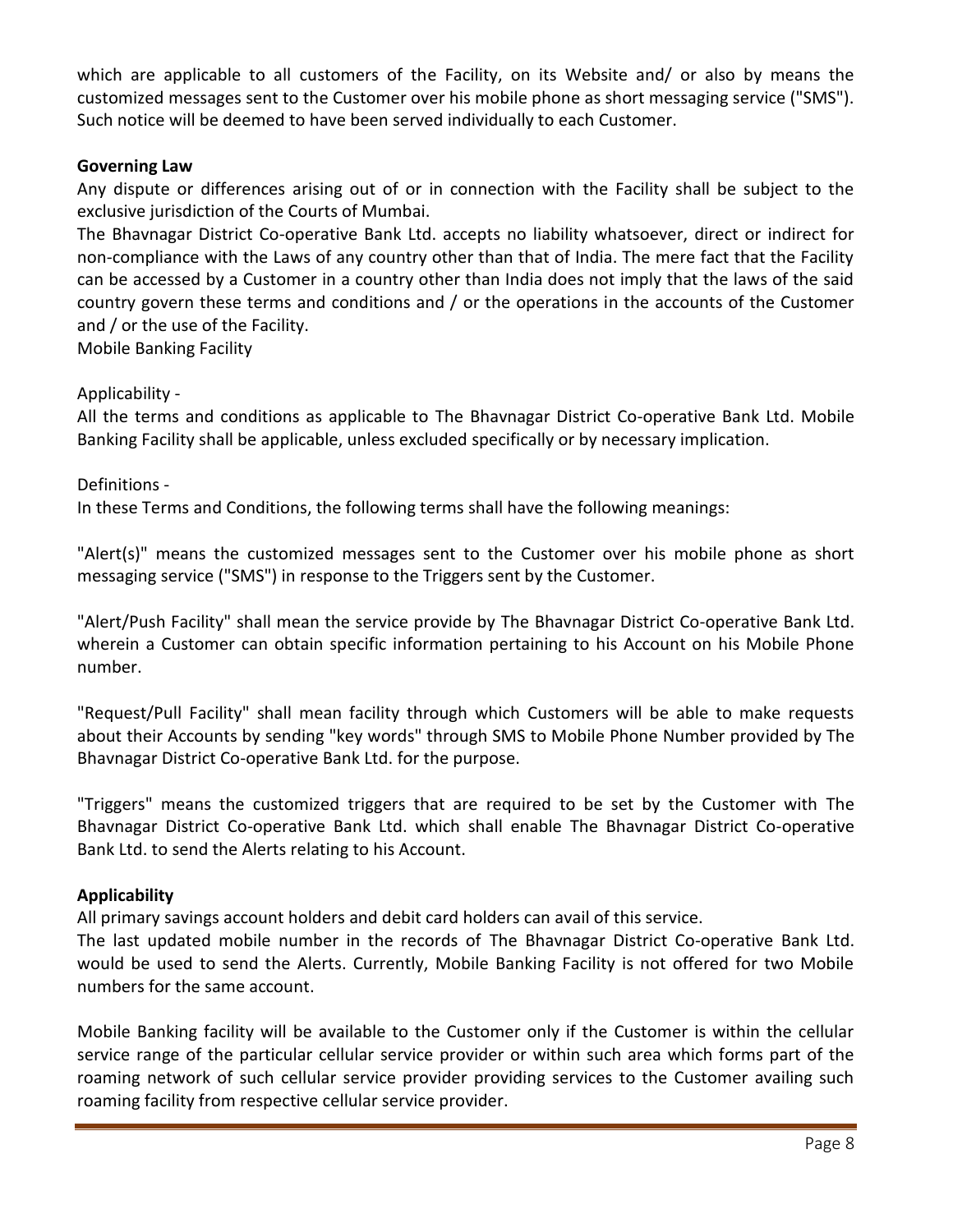# **Process**

To receive Alerts, the Customer may select and set all or any of the Triggers through The Bhavnagar District Co-operative Bank Ltd. services or by logging into the internet banking account or by submitting an application in the prescribed format as applicable or by any other mode as notified by The Bhavnagar District Co-operative Bank Ltd. from time to time. The Customer shall be required to acquaint himself with the detailed process for using Mobile Alerts and The Bhavnagar District Cooperative Bank Ltd. shall not be responsible for any error made by the Customer while setting the Triggers.

In setting of the Triggers by the Customer, the terms and conditions as applicable to The Bhavnagar District Co-operative Bank Ltd. Phone Banking, The Bhavnagar District Co-operative Bank Ltd. Internet Banking and The Bhavnagar District Co-operative Bank Ltd. Mobile Phone Banking shall also apply.

The Customer acknowledges that Alert Facility will be implemented in a phased manner and The Bhavnagar District Co-operative Bank Ltd. may at a later stage, at its discretion, send Alerts over email, expand the available Triggers or Alerts to meet Customer requirements, or may discontinue all or any of the facility/features. The Bhavnagar District Co-operative Bank Ltd. may, from time to time, change the features of any Trigger or Alert. The Customer shall be required to keep himself informed of the available Triggers or Alerts, which will be made available on the Website. The Customer may, from time to time, modify the Triggers selected by him, without the necessity of a fresh registration.

Any Customer availing the Facility will be provided with Alert Facility and/or Request Facility as may be decided by The Bhavnagar District Co-operative Bank Ltd. from time to time

Keywords for various information requests shall be as may be provided for, from time to time, including on the application forms, or available at The Bhavnagar District Co-operative Bank Ltd. telebanking centers and/or on the Website.

#### **Setting Triggers and Receiving Alerts**

The Bhavnagar District Co-operative Bank Ltd. will not acknowledge receipt of any instructions or Triggers nor shall The Bhavnagar District Co-operative Bank Ltd. be responsible to verify any Instructions or Triggers or the Customer's TPIN or password or Mobile Phone Number. The Bhavnagar District Co-operative Bank Ltd. will endeavor to give effect to Instructions and Triggers on a best effort basis and as soon as practically possible for The Bhavnagar District Co-operative Bank Ltd.

The Bhavnagar District Co-operative Bank Ltd. may, in its discretion, not give effect to any Triggers if The Bhavnagar District Co-operative Bank Ltd. has reason to believe (which decision of The Bhavnagar District Co-operative Bank Ltd. shall be binding on the Customer) that the Triggers are not genuine or otherwise improper or unclear or raise a doubt or in case any Triggers cannot be put into effect for any reasons whatsoever.

The Customer is responsible for intimating to The Bhavnagar District Co-operative Bank Ltd. any change in his Mobile Phone Number or email address or Account details and The Bhavnagar District Co-operative Bank Ltd. will not be liable for sending Alerts or other information over the Customer's mobile phone number/email address/fax number recorded with The Bhavnagar District Co-operative Bank Ltd.

The Customer acknowledges that to receive Alerts, his mobile phone number must be active and accessible. The Customer acknowledges that if the Customer's mobile phone number remains inaccessible for a continuous period (such period dependent upon service providers) from the time an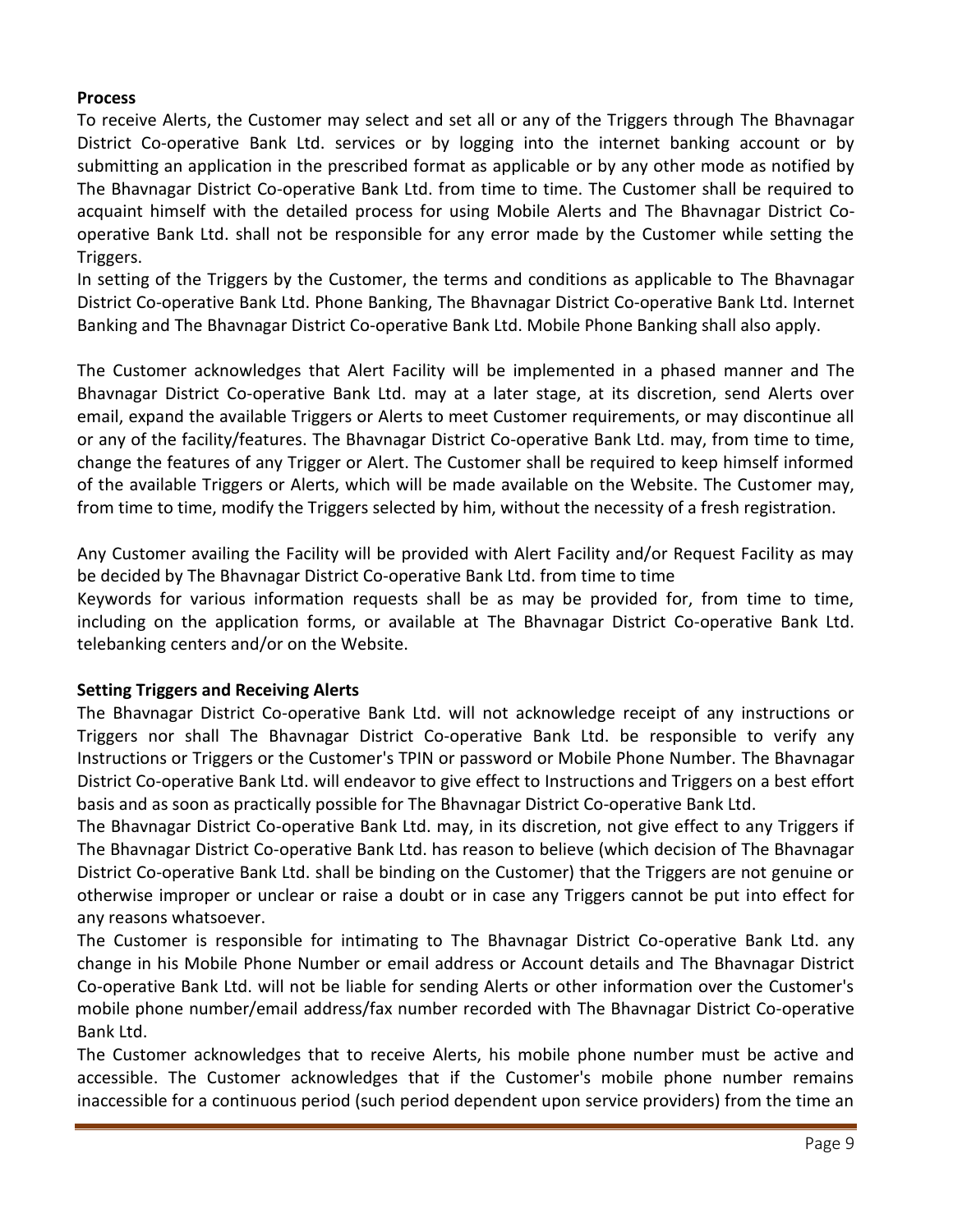Alert message is sent by The Bhavnagar District Co-operative Bank Ltd. that particular message may not be received by the Customer.

Triggers will be processed by The Bhavnagar District Co-operative Bank Ltd. after receipt and The Bhavnagar District Co-operative Bank Ltd. shall have the discretion to determine the time taken to process such request. The Customer acknowledges that there shall be an intervening period between receipt of Triggers by The Bhavnagar District Co-operative Bank Ltd. process of the Triggers and the time that the Alerts are sent.

The Customer acknowledges that the Facilities provided is dependent on the infrastructure, connectivity and services provided by service providers engaged by The Bhavnagar District Cooperative Bank Ltd. The Customer accepts that timelines, accuracy and readability of Alerts sent by The Bhavnagar District Co-operative Bank Ltd. will depend on factors affecting other service providers engaged by The Bhavnagar District Co-operative Bank Ltd. The Bhavnagar District Co-operative Bank Ltd. shall not be liable for non-delivery or delayed delivery of Alerts, error, loss or distortion in transmission of Alerts to the Customer.

The Bhavnagar District Co-operative Bank Ltd. shall endeavor to provide the Facility on a best effort basis and the Customer shall not hold The Bhavnagar District Co-operative Bank Ltd. liable for nonavailability of the Facility or non-performance by service providers, if any, engaged by The Bhavnagar District Co-operative Bank Ltd. or any loss or damage caused to the Customer as a result of use of the Facility (including relying on the Alerts for the Customer's commercial, investment or business purposes) for causes which are not attributable to The Bhavnagar District Co-operative Bank Ltd. The Bhavnagar District Co-operative Bank Ltd. shall not be liable in any manner to the Customer in connection with the use of the Facility.

The Customer accepts that each Alert may contain certain Account information relating to the Customer. The Customer authorizes The Bhavnagar District Co-operative Bank Ltd. to send Account related information, though not specifically requested, if The Bhavnagar District Co-operative Bank Ltd. deems that the same is relevant. The Bhavnagar District Co-operative Bank Ltd. shall not be held responsible for the confidentiality, secrecy and security of the Personal or Account information being sent through the Facility.